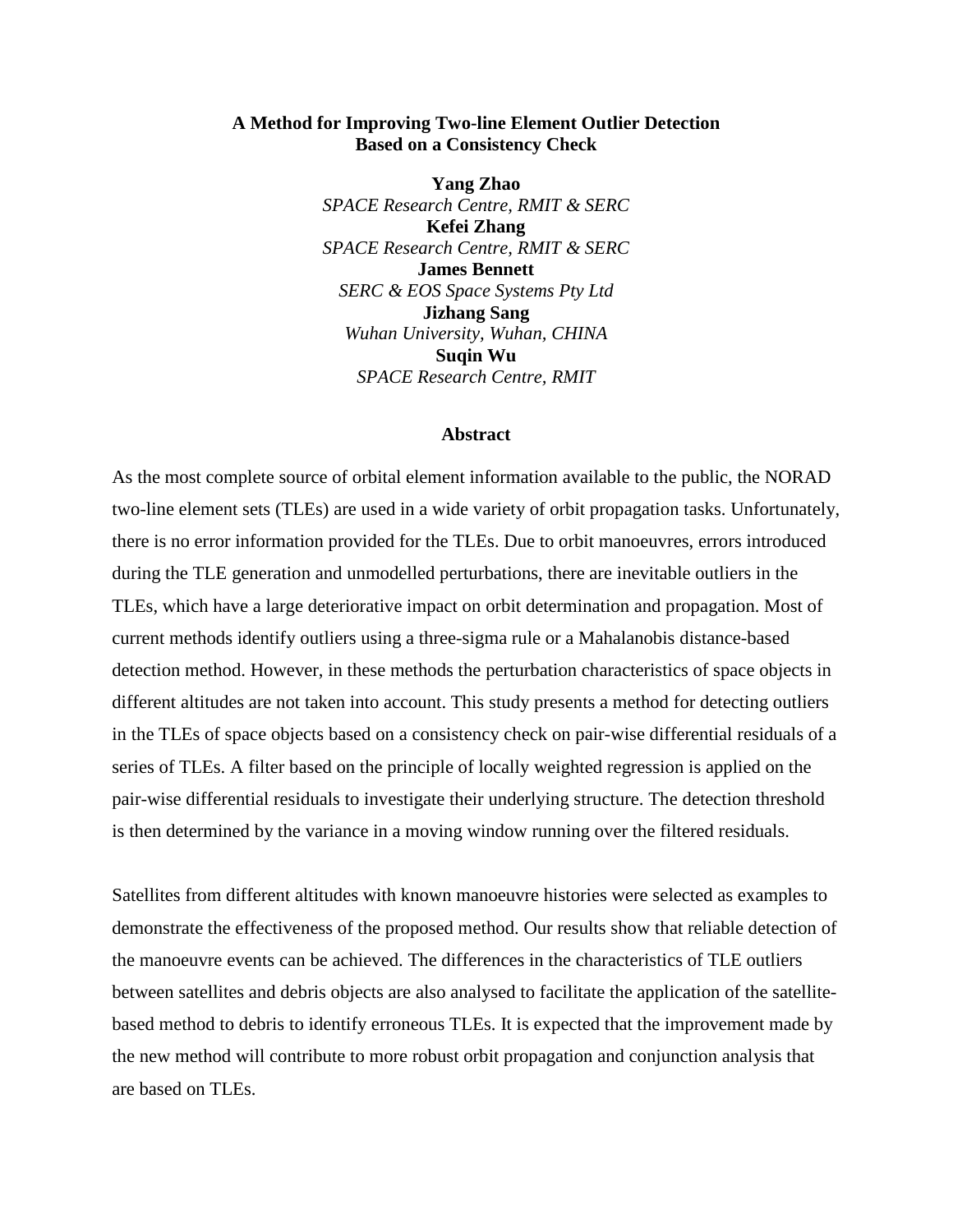### **1. Introduction**

The most complete and publicly available source of orbital element information is the Two-line Element (TLE) catalogue generated by the US Air Force using radar and optical tracking data from its Space Surveillance Network (available at www.space-track.org). Unfortunately, there is no error information provided for the TLEs and therefore no measure for the data quality. Due to orbital manoeuvres, errors introduced during the TLE generation and unmodelled perturbations, outliers in the TLEs inevitably exist, which will largely deteriorate orbit determination and propagation results.

The outliers of the TLE data were proven to lead to erroneous results in TLE applications such as the deriving of thermospheric density from the TLEs [1], determination of spacecraft position and velocity information [5], and assessment of the accuracy of the TLE data [4]. Most of the current methods identify outliers using the three-sigma rule or a Mahalanobis distance-based detection method [3&4]. However, the characteristics in the perturbation of space objects at different altitudes are not taken into account in these methods. This result in misdetection and this is also the reason for the use of those methods that are for space event detection.

In the last decade a number of methods for space events detection from TLE time series have been proposed by several research groups. Generally, these techniques can be divided into two groups. The first group applies statistical methods by comparing the current TLE series against its historical data [8&9]. The second group uses state vector propagation to determine whether an ephemeris is the natural evolution of a previous one [10].

This paper presents a method based on a TLE consistency check (TCC) on pair-wise differential residuals of a series of TLEs for detecting outliers in the TLEs of space objects. A filter based on the principle of locally weighted regression is applied on the pair-wise differential residuals to investigate their underlying structure. The detection threshold is then determined by the variance in a moving window running over the filtered residuals. The detection threshold is specified in units of standard deviation. The moving window method serves to remove small variations due to noise. In this manner, those large deviations indicative of outliers in the data series can be identified. This method is tested on several satellites with known manoeuvre events since the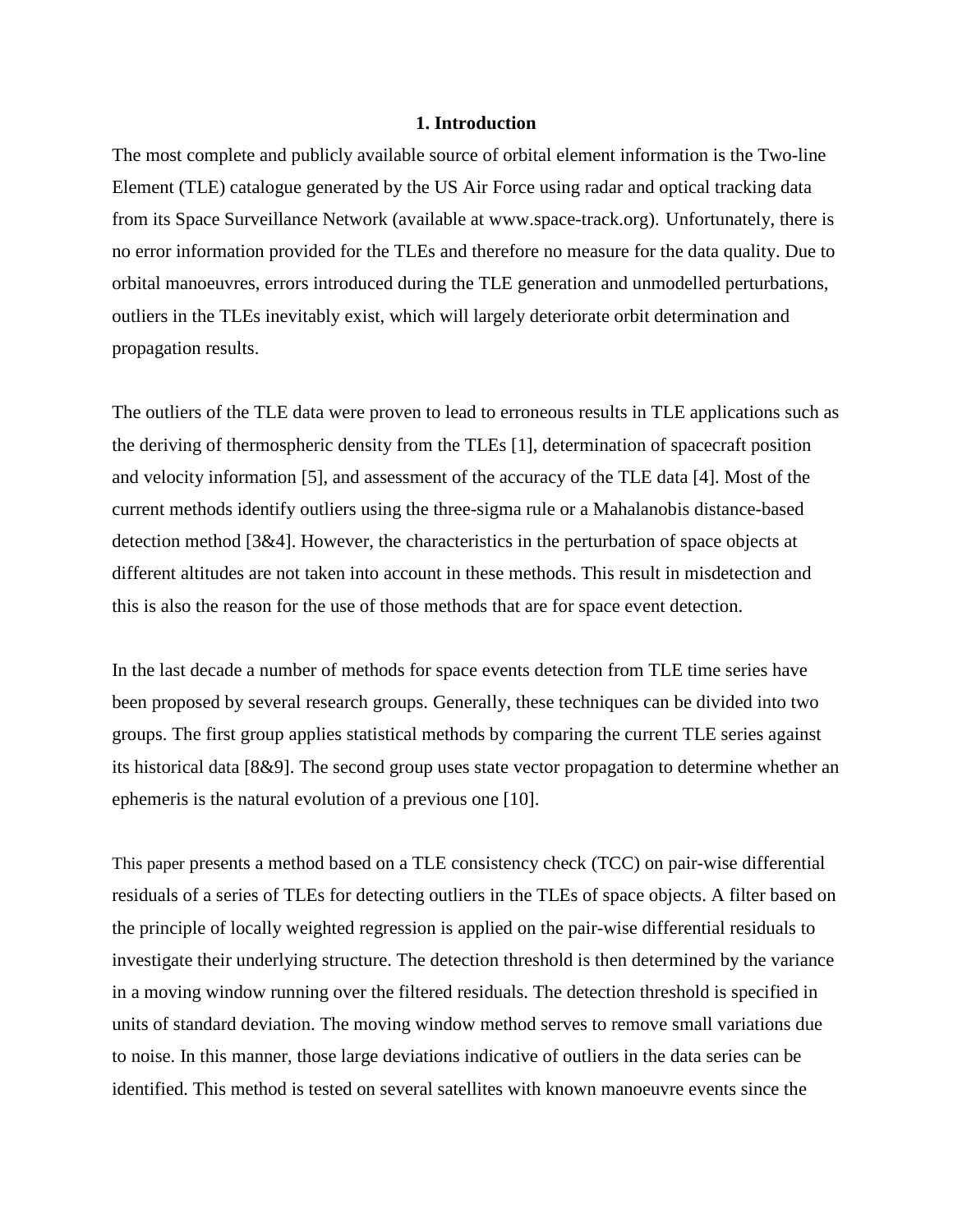pair-wising differential residuals of TLE from manoeuvre events are similar with that of true outliers of space objects.

### **2. Outlier Detection Methods**

The core idea behind the TCC algorithm is that when an object is free from any non-natural disturbance, propagating a TLE of an object to the following TLE of the series should be consistent, i.e., the spatial difference between the propagated state and the following published state should have a good agreement. The spatial difference/residual can be in any coordinate systems. In this study the Earth Centred Fixed (ECF) coordinate system is adopted. In basic pairwise differencing, the residual is the difference between the propagated state vector  $S_i$  and its counterpart published state vector S<sub>k</sub>, where S<sub>i</sub> is propagated from the time interval  $\Delta t = t_k - t_i$ . The residual  $\Delta S$  can be expressed as

$$
\Delta S = S_j - S_k \tag{2-1}
$$

ΔS is defined as the spatial difference hereafter and it is 3-dimentional. Fig. 1 gives an example for the pair-wise differential residuals of the International Space Station (ISS) in 2012.



**Fig. 1 Example of the TCC spatial deference of the International Space Station in 2012.**

Since the residual series can be very noisy and thus to be difficult to interpret directly. The raw ΔS time series is usually filtered for uncovering its underlying structure.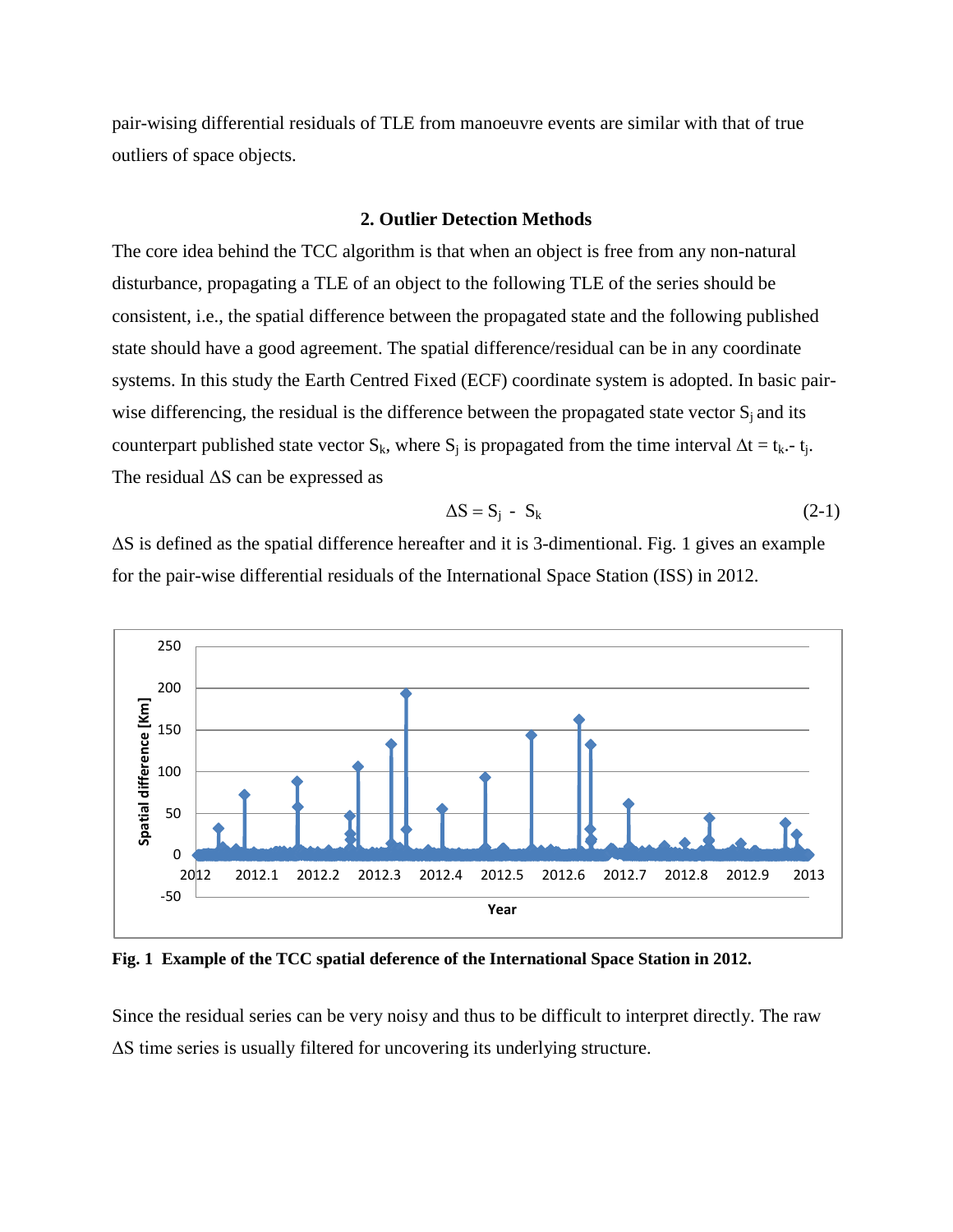Let the filtered time series be  $\Delta S'$ . A filter based on the principle of locally weighted regression, called LOWESS, is applied to generate the  $\Delta S'$  time series. The LOWESS filtering routine runs a moving window over the  $\Delta S$  time series and generating a data point for  $\Delta S'$  by a weighted leastsquare fitting of a second degree polynomial to the data in the window and retaining the value of the fit at the center of the window. The length of the moving window can be up to a few times the period TLEs need to converge to a new stable orbit after a space event is finished. This, in turn, drives the need for a higher-order polynomial for fitting the nonlinear behavior introduced by manoeuvres. However, a higher-order polynomial leads to over fitting of the noisy data, which may introduce artificial harmonic periods in the fitted data. In general, a second degree polynomial is sufficient.

The traditional weight function used for LOWESS is the tri-cube weight function. The weight  $\omega(x)$  given to any data point in the moving window is computed as:

$$
\omega(x) = \begin{cases} (1-|x|^3)^3 & \text{for } |x| < 1\\ 0 & \text{for } |x| \ge 1 \end{cases}
$$
 (2-2)

Once the data are filtered, the technique of detecting outliers based on thresholds is applied. The thresholds are calculated by the standard deviations of the sample in the moving window. A moving window runs over the  $\Delta S'$  time series and stores the values of the sample mean and variance with the timestamp of the centre of the window. The window size can be large, so that the outliers will not significantly affect the statistics.

## **3. Result and Analysis**

### A. Manoeuvre Detection Examples

We selected the ISS as an example. The ISS maintains an orbit with an altitude of between 330 and 435 km (205 and 270 mi) by means of reboost manoeuvres using the engines of the Zvezda module or visiting spacecraft. It completes 15.54 orbits per day.

Fig. 2 illustrates manoeuvre detection for the ISS in 2012 in comparison with the known manoeuvres. The known manoeuvre data was downloaded from the International Laser Ranging Service. The red dots are the pair-wise differential residuals of the ISS TLE, the blue dots are the manoeuvre time, and the green dots are the detected manoeuvre time point.

The threshold was set to three-sigma and most of the manoeuvres were successfully detected, although one missed and 5 falsely detected. If the threshold were lowered, more events would be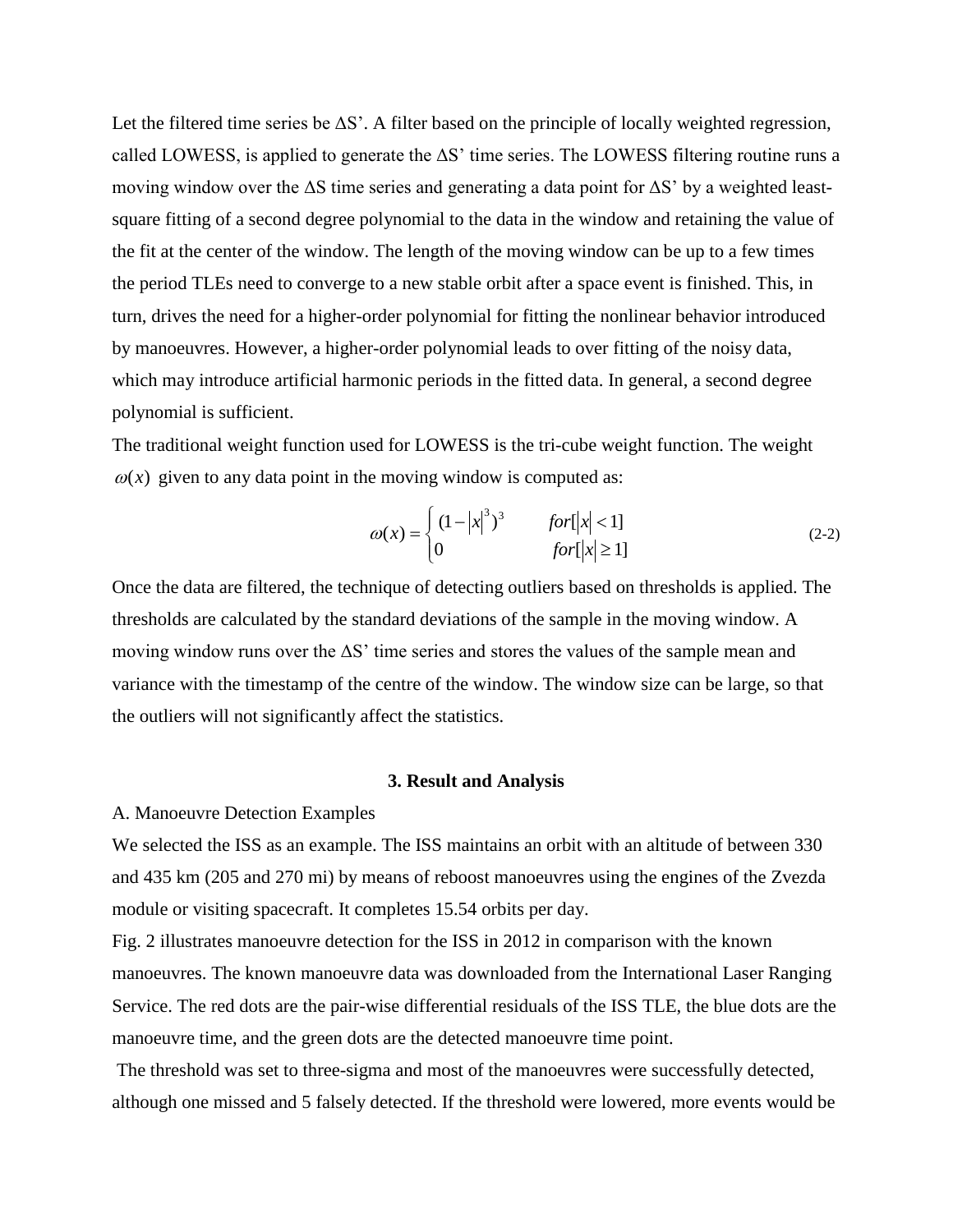

identified. However, lower threshold would result in either too many false detections or less significant events.

**Fig. 2 Comparison of detected manoeuvres and known manoeuvres of ISS in 2012**

Envisat ("Environmental Satellite") is an inoperative Earth-observing satellite still in orbit. It was launched into a Sun synchronous polar orbit at an altitude of 790 km  $(490 \text{ mi}) (\pm 10 \text{ km})$ (6.2 mi)). It orbits the Earth in about 101 minutes with a repeat cycle of 35 days. Fig. 3 illustrates manoeuvre detection results for the Envisat satellite in 2002. The threshold was set to 2.5-sigma and only half the manoeuvres were successfully detected. This may result from the fact that some of the manoeuvres were attitude manoeuvres, and our method is more suitable to detect those manoeuvres that causes change in position.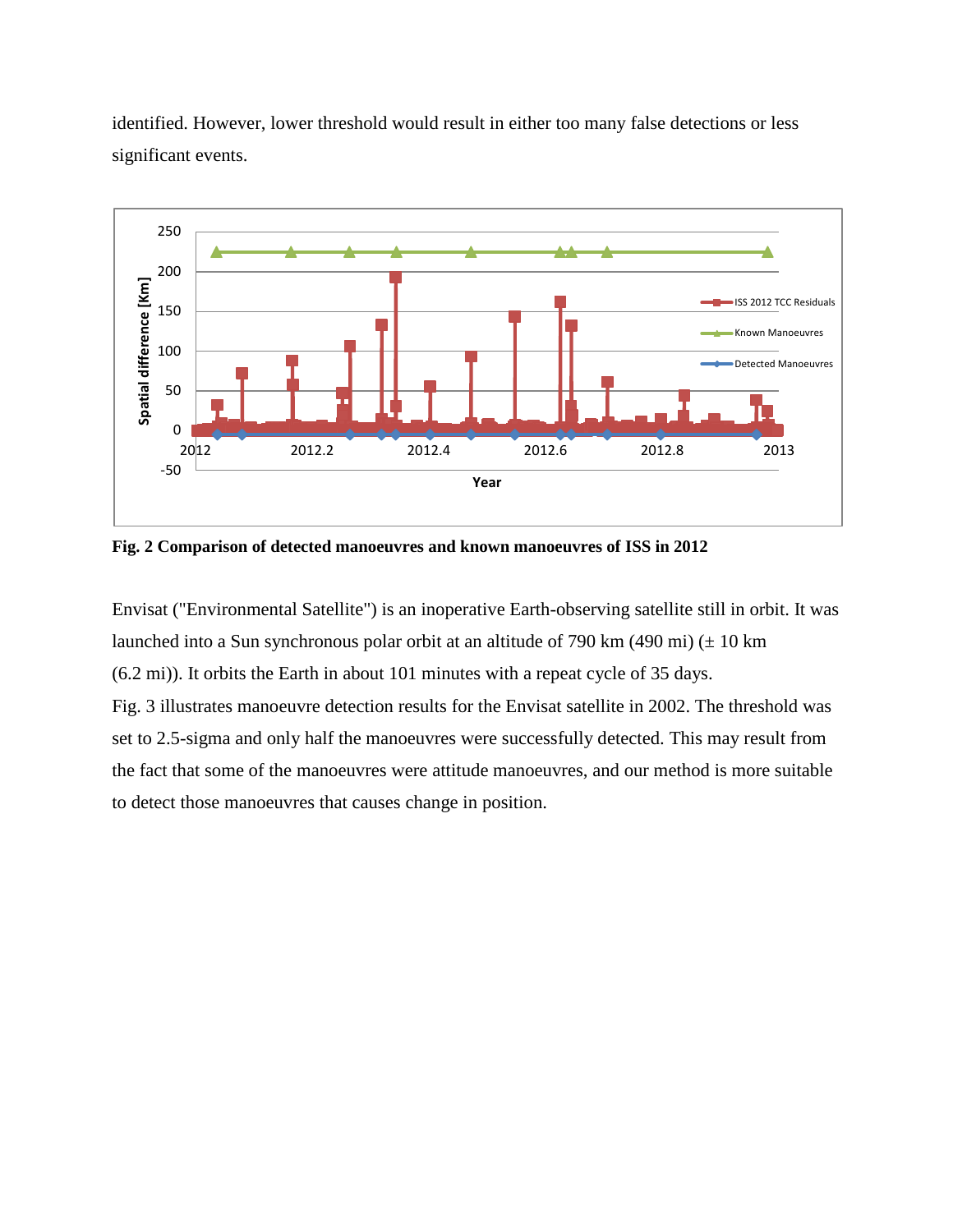

**Fig. 3 Comparison of detected manoeuvres and known manoeuvres of Envisat in 2002**

# B. Outlier Detection on Debris

To test the effectiveness of the proposed method for outlier detection, we selected debris DEB33666 as an example, and the threshold was set to two-sigma.



**Fig. 4 Filtered differential residuals and detected outliers of DEB33666 in 2014**

This example illustrates that the method proposed in this study works well in detecting outliers in the TLE series of debris. Since the debris cannot be manoeuvred, so the results can hardly be validated using the method for manoeuvrable satellites.

Comparing the TCC residuals of DEB33666 and the Envisat, we found that the consistency between adjacent TLEs of the debris is not as stable as the satellite. We also found that the update frequency of debris can be lower than satellites, thus the residuals can be larger when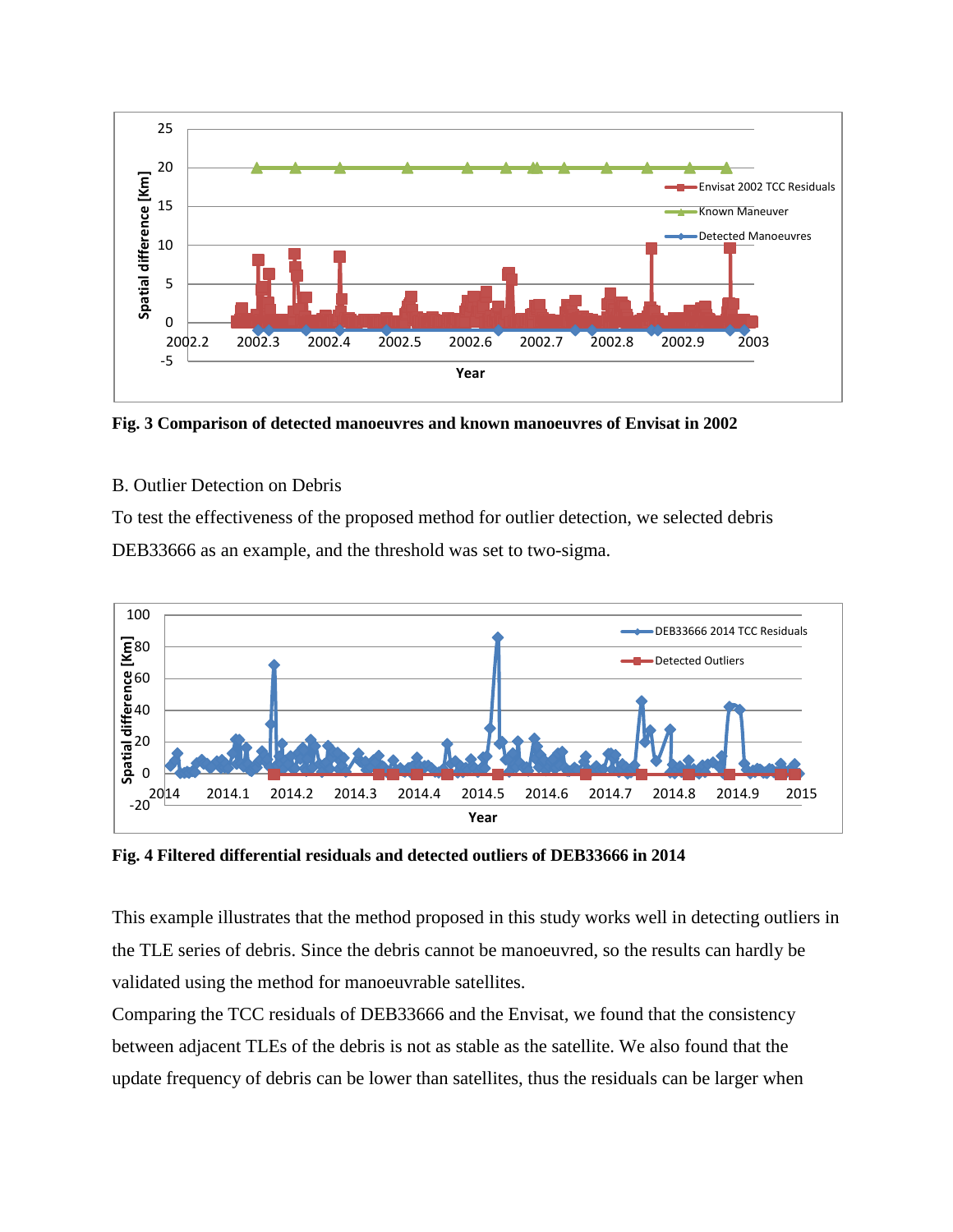there are long time gaps between consecutive TLEs. To deal with this, the algorithm will restart when a time gap is greater than the average TLE update time plus three times the standard deviation.

## **4. Summary and Conclusions**

This paper presents a method for detecting outliers in the TLEs of space objects based on a TLE consistency check (TCC) on pair-wise differential residuals of a series of TLEs. The TCC method detects space events and outliers by comparing a published state of an object with a propagated state and analysing the spatial difference between them. The threshold is determined by the standard deviation of the differential residuals of spatial position in a moving window of the same object. The advantage of using the moving window technique to determine the threshold is that sudden changes in the differential residuals can be identified and then considered in the detection. The test results indicate that this method is effective. Future work will focus on applying this method to some TLE applications and assessing improvement made by the use of this method.

#### **Acknowledgments**

The authors would like to acknowledge funding for this research project from the Cooperative Research Centre for Space Environment Management (SERC Limited).

#### **References**

- 1. Doornbos, E 2012, Thermospheric Density and Wind Determination from Satellite Dynamics, Springer.
- 2. Vallado, DA & Crawford, P 2008, 'SGP4 orbit determination', paper presented to Proceedings of AIAA/AAS Astrodynamics Specialist Conference and Exhibit.
- 3. Bai, X-Z, Chen, L & Tang, G-J 2012, 'Periodicity characterization of orbital prediction error and Poisson series fitting', Advances in Space Research, vol. 50, no. 5, pp. 560-75.
- 4. MASON, J 2009, 'Development of a MATLAB/STK TLE Accuracy Assessment Tool, in Support of the NASA Ames Space Traffic Management Project', NASA Ames Research Center.
- 5. Rottman, GJ, Woods, T & George, V 2006, The Solar Radiation and Climate Experiment (SORCE): Mission Description and Early Results, Springer.
- 6. Zhi-peng, L, Cheng-zhi, L, Cun-bo, F & Ming-guo, S 2012, 'TLE-aided orbit determination using single-station SLR data', Chinese Astronomy and Astrophysics, vol. 36, no. 4, pp. 417-25.
- 7. Kelso, TS 2009, 'Analysis of the Iridium 33-Cosmos 2251 collision', ADVANCES IN THE ASTRONAUTICAL SCIENCES, vol. 135, no. suppl. 2, pp. 1099-112.